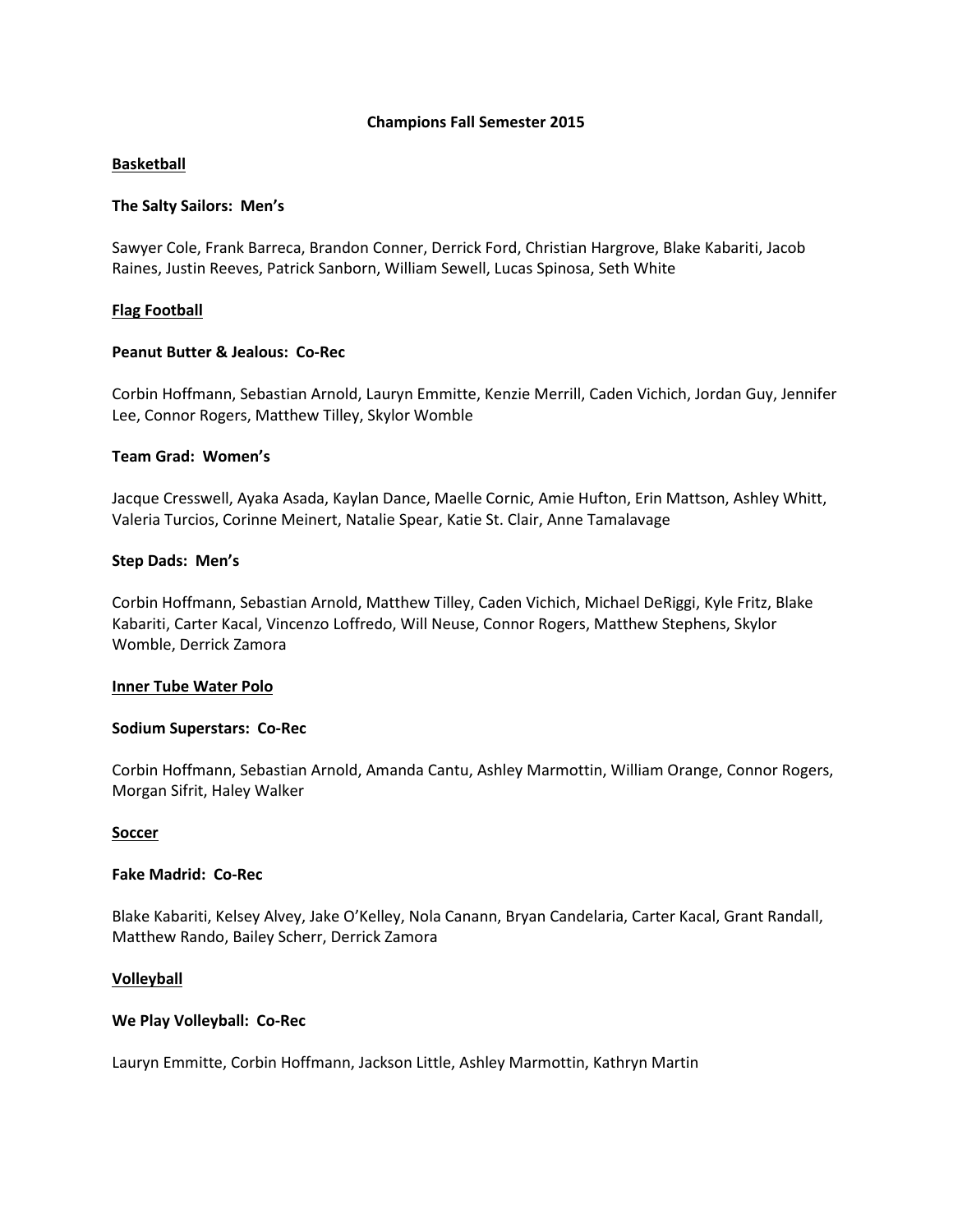# **Dodgeball**

# **Punishers: Co-Rec**

Lauryn Emmitte, Kelsey Avery, Reese Kleb, Jennifer Lee, Adam Lewis, Matthew Mugavero, Patrick Zurovetz